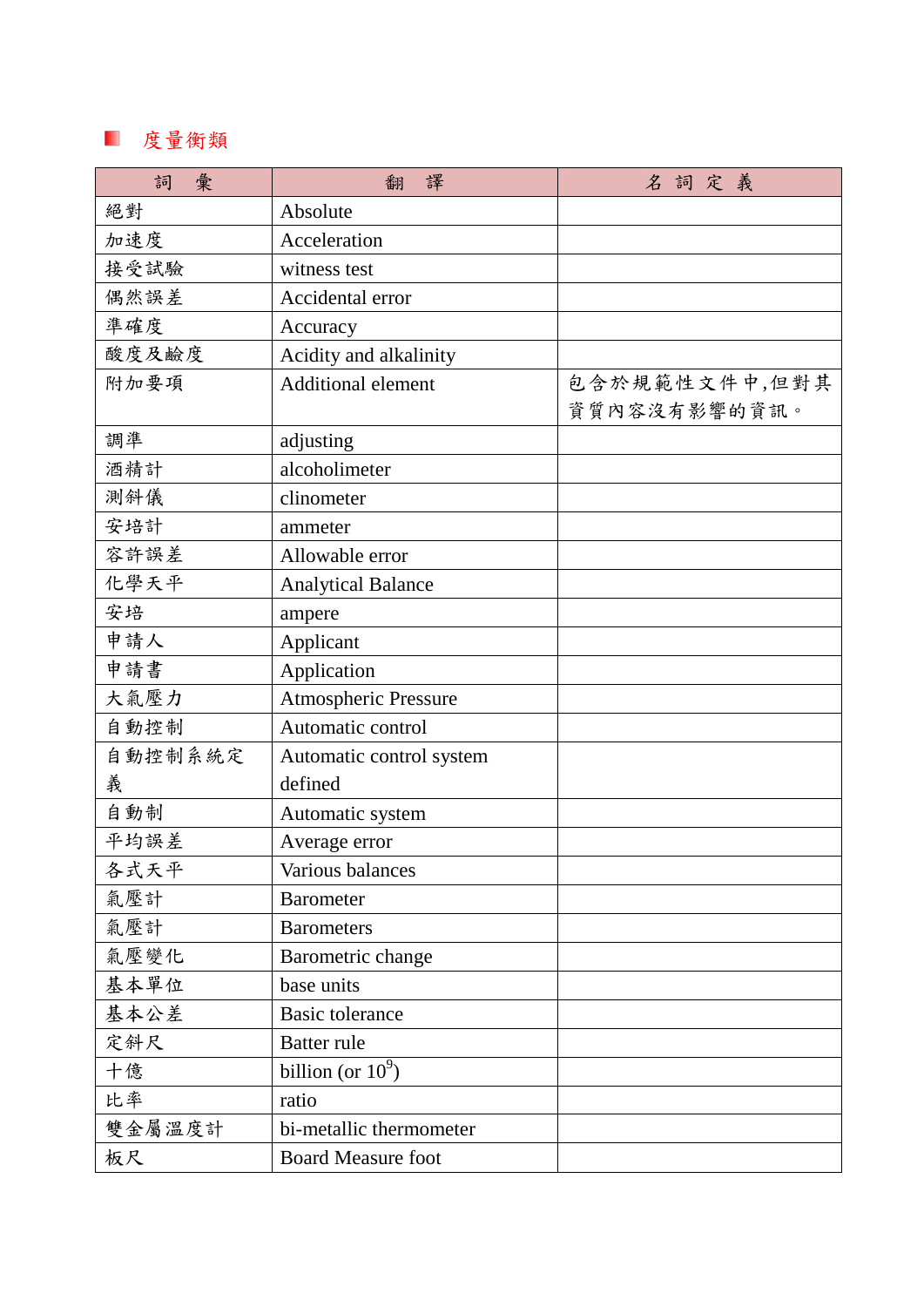| 主體         | Main body                      | 構成規範性文件內容的一組條 |
|------------|--------------------------------|---------------|
|            |                                | 款。            |
| 箱尺         | box gauge                      |               |
| 分局         | branch                         |               |
| 滴定管        | <b>Burette</b>                 |               |
| 乳脂計        | <b>Butyrometer</b>             |               |
| 校正         | calibration                    |               |
| 測徑器        | Caliper                        |               |
| 卡路里        | Calorie                        |               |
| 量熱器;卡計     | Calorimeter                    |               |
| 燭光         | Candle                         |               |
| 厘          | Centi                          |               |
| 厘克         | Centigram                      |               |
| 厘米         | Centimeter                     |               |
| 檢定         | Verification                   |               |
| 體溫計        | Thermometer                    |               |
| 主管機關       | authority                      |               |
| 變換         | Transformation                 |               |
| 補正         | Compensate                     |               |
| 庫侖         | Coulomb                        |               |
| 架盤天平       | mount pan balance              |               |
| 居(里)[質射單位] | Curie [unit]                   |               |
| 流速計;電流     | Current meter                  |               |
| 通用單位       | common units                   |               |
| 專責機關       | <b>Supervisory Authority</b>   |               |
| 度量衡專責機關    | metrological authority         |               |
| 密度計        | densitometer                   |               |
| 測深尺        | depth scale                    |               |
| 導出單位       | derived units                  |               |
| 偏差         | Deviation                      |               |
| 差壓計        | differential pressure gauge    |               |
| 直接測定       | Direct measurement             |               |
| 通風計        | Draft Gauge                    |               |
| 滴量計        | Drop meter                     |               |
| 動特性        | <b>Dynamic Characteristics</b> |               |
| 達因         | Dyne                           |               |
| 有效測定範圍     | useful range                   |               |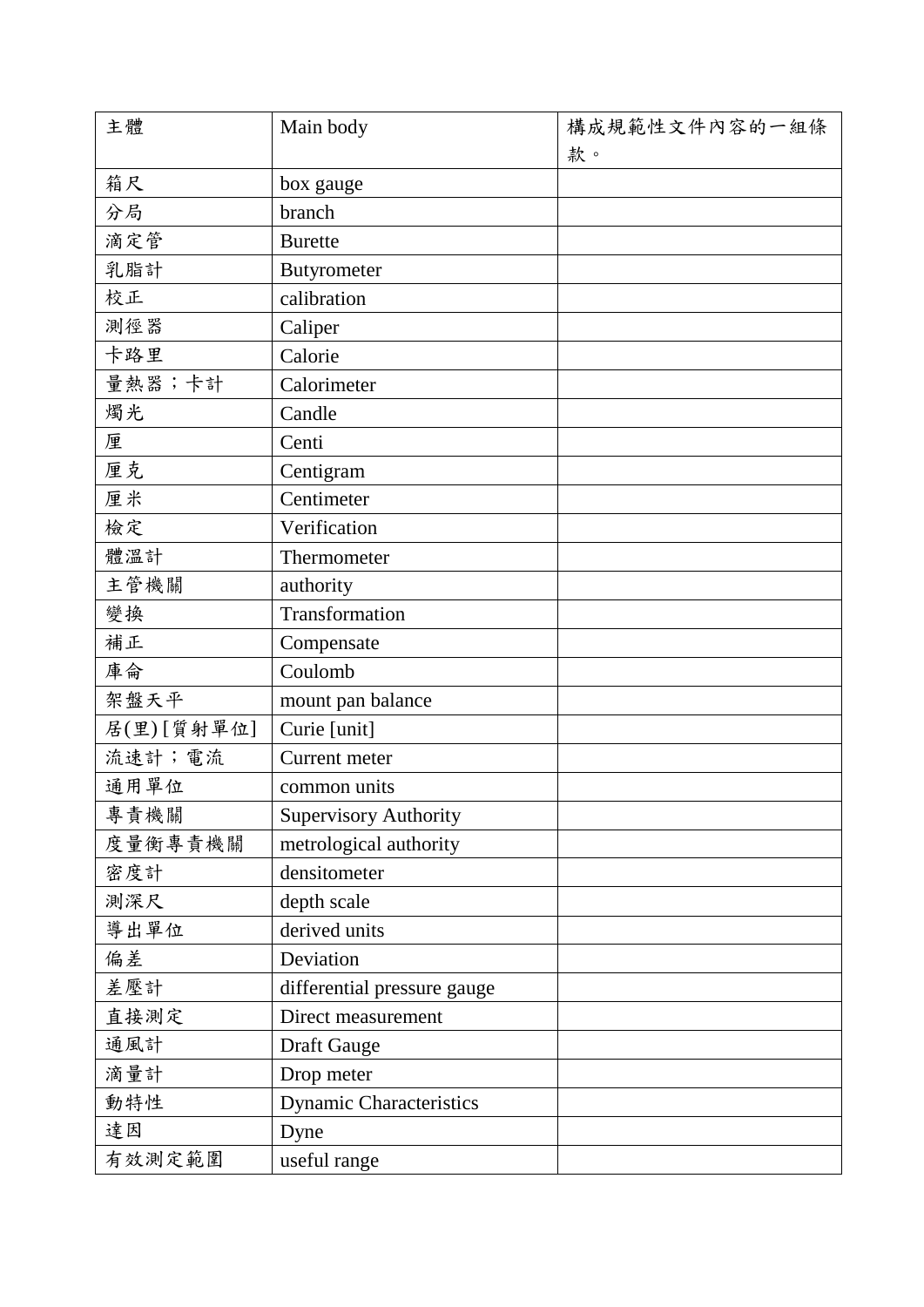| 效率      | Efficiency                       |  |
|---------|----------------------------------|--|
| 電流      | Electric current                 |  |
| 電力      | Electricity                      |  |
| 電計;電能計  | Electric meter                   |  |
| 電功率;電力  | <b>Electric Power</b>            |  |
| 電測高溫計   | Electric pyromete                |  |
| 電效率     | Electrical efficiency            |  |
| 靜電秤     | <b>Electrical static balance</b> |  |
| 電位差     | Electric potential difference    |  |
| 電磁流量計   | Electromagnetic flow meter       |  |
| 靜電計     | Electrometer                     |  |
| 能量;能    | Energy                           |  |
| 器差      | instrument error                 |  |
| 檢查      | Examination                      |  |
| 流量      | Flow                             |  |
| 流量計算    | flow rate calculation            |  |
| 流量控制    | Flow control                     |  |
| 浮標      | <b>Buoy</b>                      |  |
| 力平衡型差壓計 | Force-balance differential       |  |
|         | pressure meter                   |  |
| 頻率計     | <b>Frequency Meter</b>           |  |
| 基本量     | Fundamental quantity             |  |
| 加侖      | Gallon                           |  |
| 電流計     | Galvanometer                     |  |
| 氣量計     | <b>Gas Meters</b>                |  |
| 壓力計     | Gauge pressure                   |  |
| 壓力標度    | pressure scale                   |  |
| 政府機關    | government agency                |  |
| 直尺      | straight scale                   |  |
| 重力      | Gravity                          |  |
| 桿秤      | beam scale                       |  |
| 體重計     | body weight meter                |  |
| 熱       | Heat                             |  |
| 百米      | Hectometer                       |  |
| 小時      | Hour                             |  |
| 濕度      | Humidity                         |  |
| 液壓式控制器  | Hydraulic controller             |  |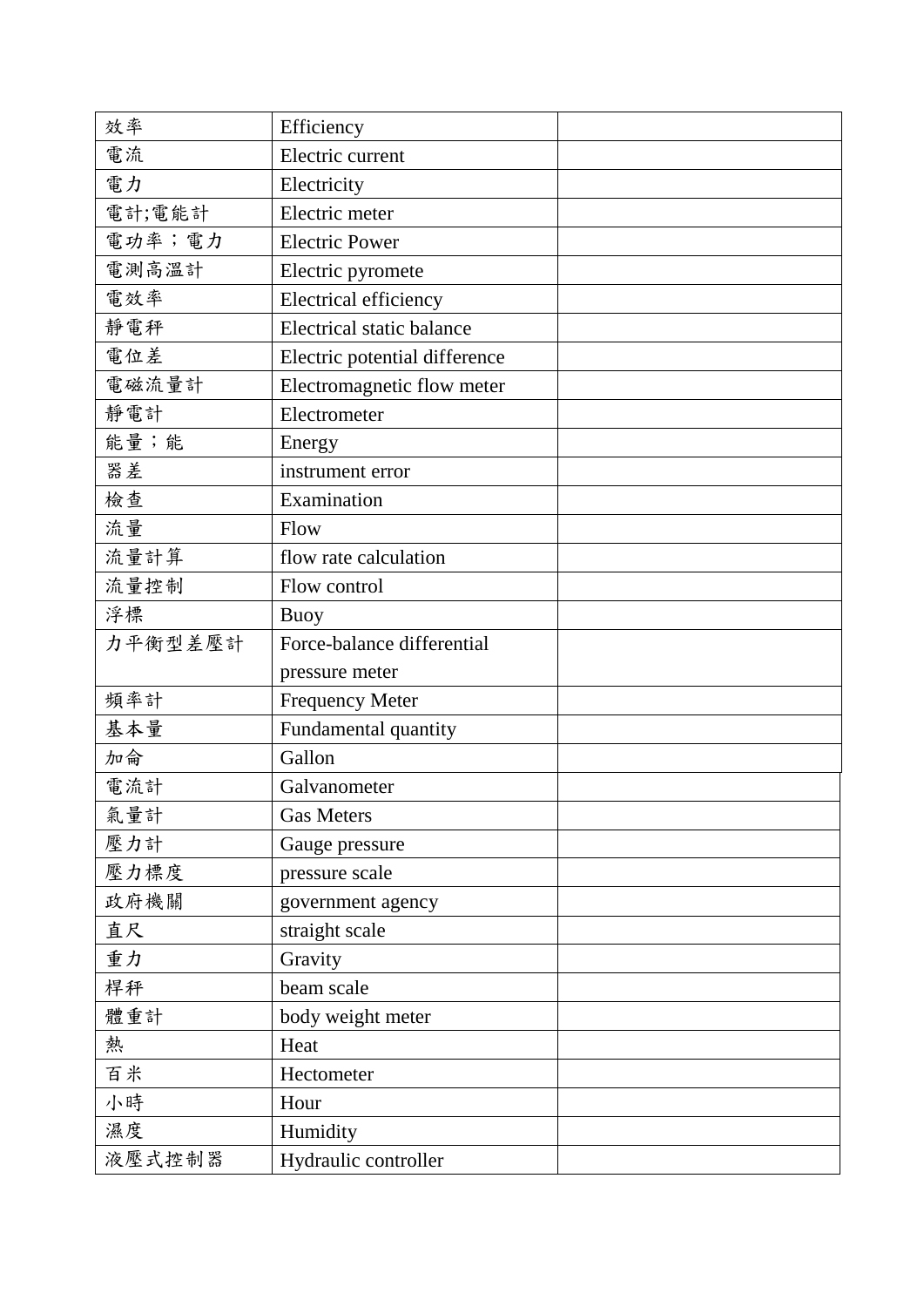| 濕度計     | Hygrometer                    |  |
|---------|-------------------------------|--|
| 英寸;吋    | Inch(in)                      |  |
| 間接測定    | <b>Indirect Measurement</b>   |  |
| 初次檢定    | initial verification          |  |
| 檢查      | inspection                    |  |
| 儀器      | <b>Instrument</b> (Apparatus) |  |
| 進口      | Import                        |  |
| 積量計(表)  | Interating meter              |  |
| 國際單位    | International uni             |  |
| 焦耳      | Joule                         |  |
| 仟       | Kilo                          |  |
| 千克;公斤   | Kilogram                      |  |
| 千米;公里   | Kilometer                     |  |
| 千伏(特)   | Kilovolt                      |  |
| 動黏度     | Kinematic Viscosity           |  |
| 法定計量    | legal metrology               |  |
| 長度      | Length                        |  |
| 位準;水準   | Level                         |  |
| 水位控制    | Level control                 |  |
| 液柱壓力計   | Liquid Column gauge           |  |
| 液體密度計   | Liquid density meter          |  |
| 立(特)公升  | Liter                         |  |
| 市場監督    | <b>Market Surveillance</b>    |  |
| 質量      | <b>Mass</b>                   |  |
| 質量流量計   | Mass flowmeter                |  |
| 最高最低温度計 | Max and Min Thermometer       |  |
| 公差      | Tolerance                     |  |
| 平均偏差    | Mean deviation                |  |
| 平均誤差    | Mean error                    |  |
| 測定;測量   | Measurement                   |  |
| 測定範圍    | measuring range               |  |
| 測定值     | <b>Measured Value</b>         |  |
| 量筒      | <b>Measuring Cylinders</b>    |  |
| 量瓶      | <b>Measuring Flasks</b>       |  |
| 度量衡器    | measuring instrument(s)       |  |
| 測繩      | <b>Measuring Rope</b>         |  |
| 量杯      | Measuring cup                 |  |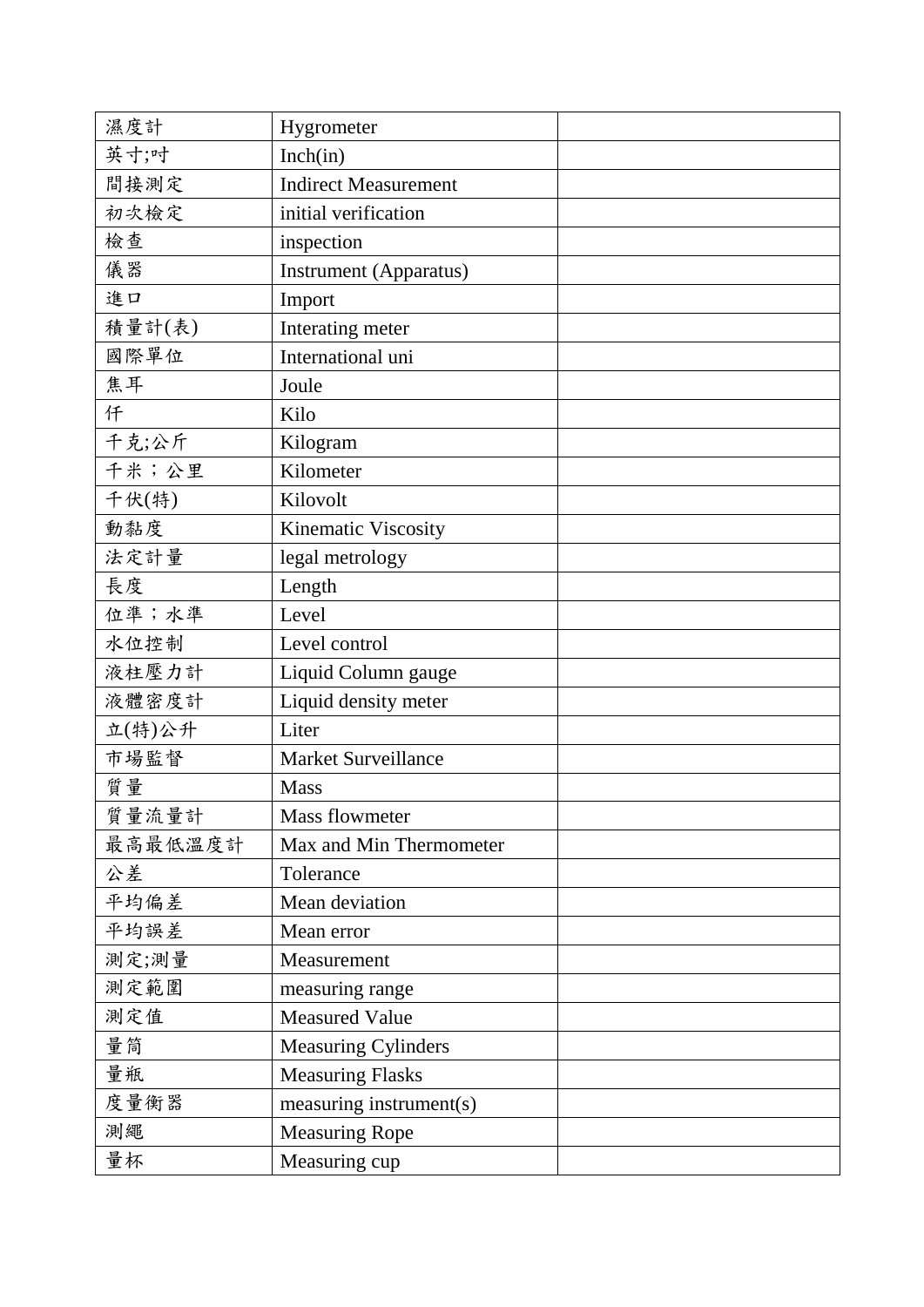| 百萬       | Mega $(10^6)$                   |  |
|----------|---------------------------------|--|
| 高阻計      | Megohmmeter                     |  |
| 水銀氣壓表    | Mercurial barometer             |  |
| 水銀溫度計    | Mercurial thermometer           |  |
| 水銀氣壓計    | Mercury barometer               |  |
| 公尺       | Meter                           |  |
| 計;表      | Meter(as an indicating          |  |
|          | instrument)                     |  |
| 姆歐       | Mho                             |  |
| 微        | Micro                           |  |
| 微安培計     | Microammeter                    |  |
| 分厘卡(測微計) | Micrometer                      |  |
| 微米       | Micron                          |  |
| 英里;哩     | Mile                            |  |
| 毫        | Milli                           |  |
| 毫安計      | Milliammeter                    |  |
| 毫伏計      | Millivoltmeter                  |  |
| 最小標度值    | Minimum Scale Value             |  |
| 分        | Minute                          |  |
| 水分計      | Moisture meter                  |  |
| 莫耳       | Mole                            |  |
| 多點記錄針    | Multiple point recorder         |  |
| 國家度量衡標準  | national measurement laboratory |  |
| 實驗室      |                                 |  |
| 海浬       | <b>Nautical Mile</b>            |  |
| 牛頓       | Newton                          |  |
| 偏移       | Offset                          |  |
| 歐姆計      | Ohmmeter                        |  |
| 油槽       | Oil Tank                        |  |
| 光學高溫計    | <b>Optical Pyrometer</b>        |  |
| 光學       | Optical                         |  |
| 振盪       | Oscillation                     |  |
| 氧氣調節器    | Oxygen Regulator                |  |
| 百分率      | percentage                      |  |
| 個人誤差     | Personal error                  |  |
| PH 標     | PH Scale                        |  |
| 吸量管      | pipette                         |  |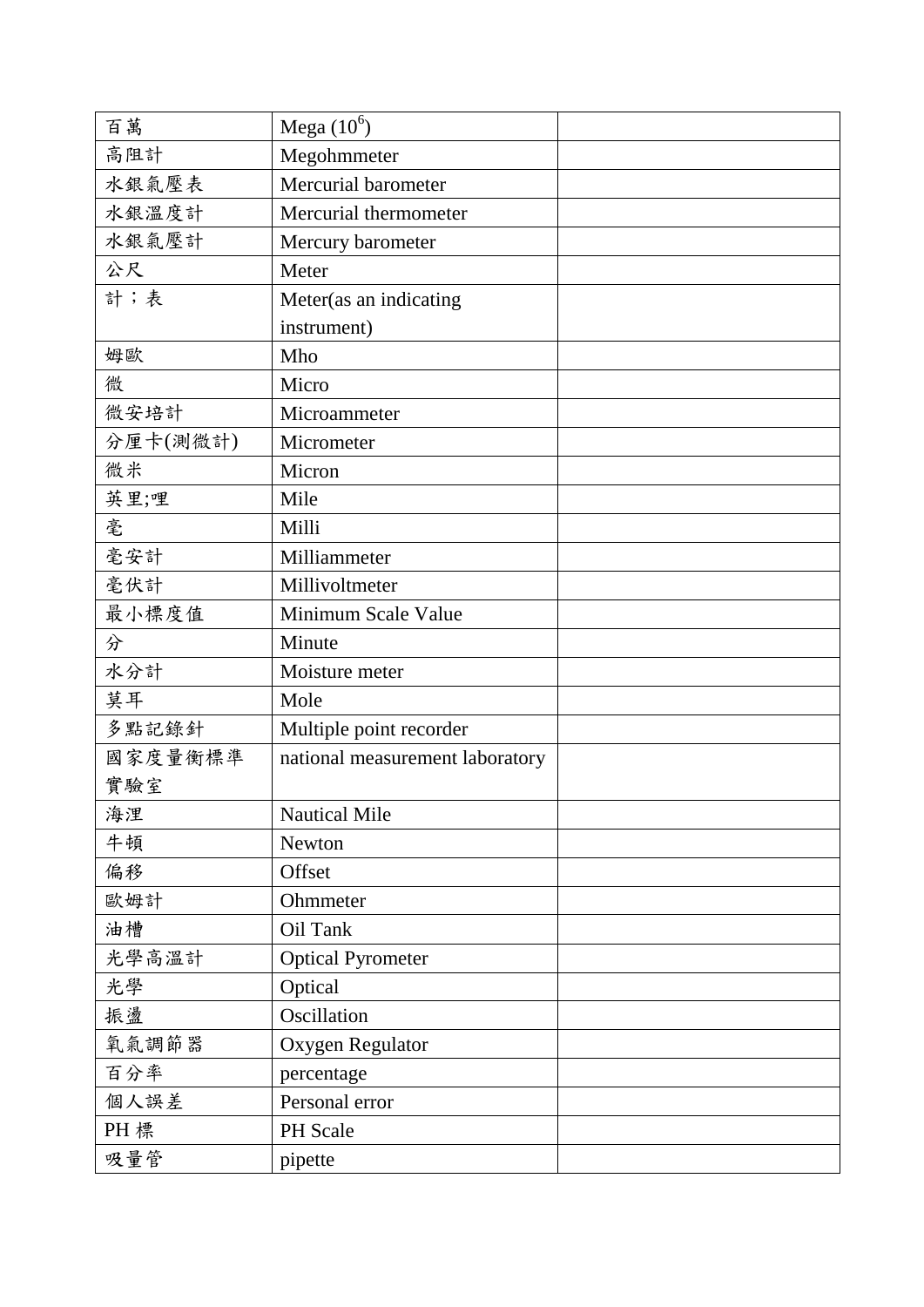| 活塞式壓力計   | <b>Piston Type Pressure Gauge</b> |               |
|----------|-----------------------------------|---------------|
| 皮托管      | Pitot tube                        |               |
| 折尺;摺尺    | folding scale                     |               |
| 電位計      | Potentiometer                     |               |
| 磅        | Pound                             |               |
| 功率;率     | Power                             |               |
| 壓力       | Pressure                          |               |
| 壓力表(錶)   | <b>Pressure Gauge</b>             |               |
| 壓力彈簧溫度計  | pressure-spring thermometer       |               |
| 濕度計(乾濕球) | Psychrometer                      |               |
| 公眾適用標準   | publicly available standards      | 由於這些定義兼有標準身分, |
|          |                                   | 公眾可用性以及為其能配合技 |
|          |                                   | 術現況須作必要之修訂或改  |
|          |                                   | 訂,無論國際、區域、國家及 |
|          |                                   | 地方標準均可構成公認之技術 |
|          |                                   | 規則。           |
| 高溫計      | Pyrometers                        |               |
| 測Q計      | Q Meter                           |               |
| 輻射高溫儀器   | <b>Radation Ryrometer</b>         |               |
| 輻射       | Radiation                         |               |
| 輻射高溫計    | <b>Radiation Pyrometer</b>        |               |
| 流量測定     | flow measurement                  |               |
| 比;比率     | Ratio                             |               |
| 記錄器      | Recorders                         |               |
| 相對濕度     | Relative humidity                 |               |
| 比較測定     | <b>Relative Measurement</b>       |               |
| 殘差       | Residual                          |               |
| 電阻溫度計    | resistance thermometer            |               |
| 電阻式水分計   | electric resistance type moisture |               |
|          | meter                             |               |
| 響應速度     | <b>Response Speed</b>             |               |
| 重新檢定     | reverification                    |               |
| 賽博通用黏度計  | Saybolt Universal Viscosimeter    |               |
| 浮沉流量計    | Rotameter                         |               |
| 標尺;比例尺   | Scale                             |               |
| 刻度長度     | Scale length                      |               |
| 鑄造用尺     | <b>Scale for Casting</b>          |               |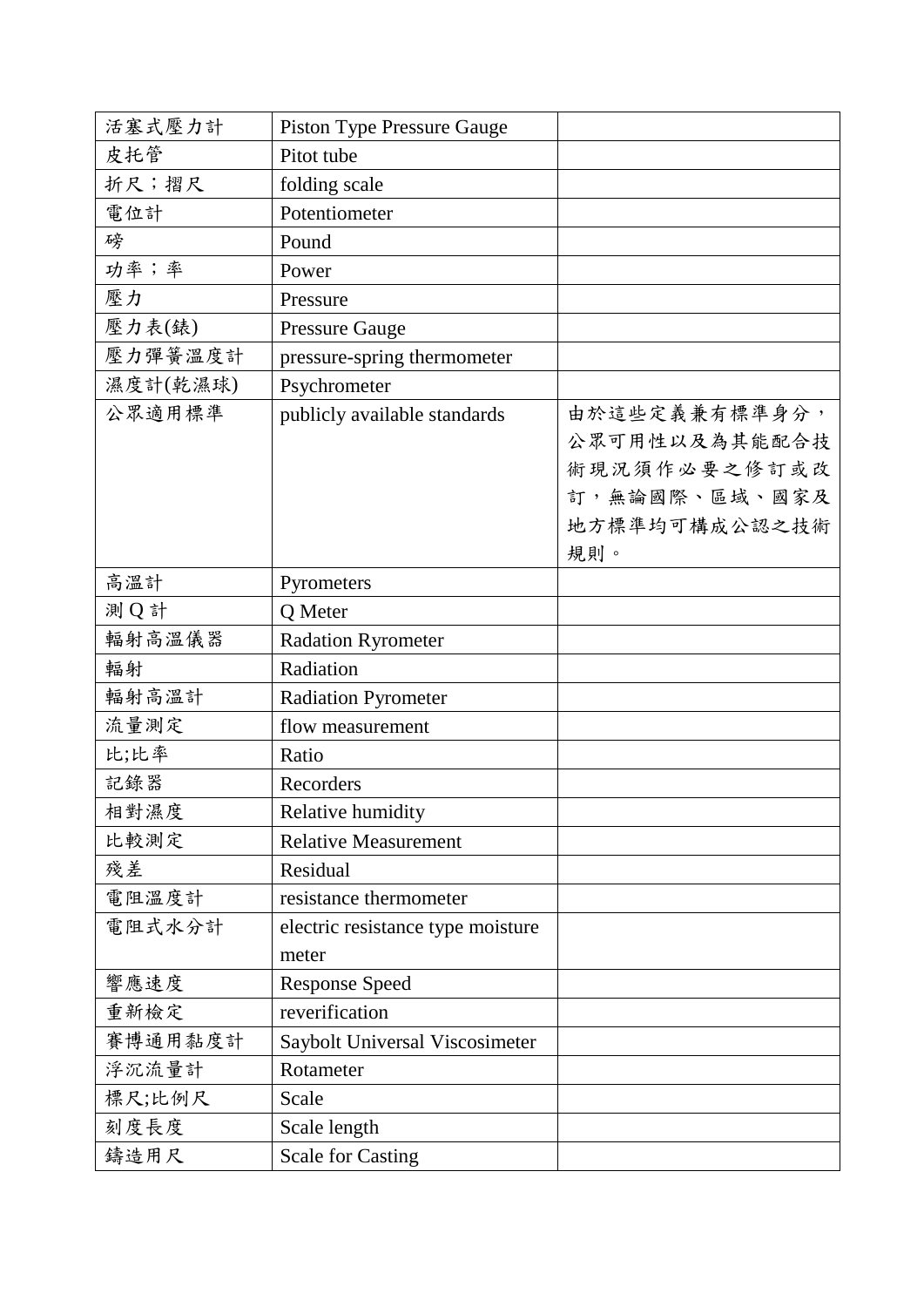| 刻度       | Scale division                |               |
|----------|-------------------------------|---------------|
| 調定點      | set-point                     |               |
| 分度       | indexing                      |               |
| 感度(靈敏度)  | Sensitivity                   |               |
| 感光測定     | Sensitometry                  |               |
| 感光計      | Sensitometer                  |               |
| 單點記錄計    | Single-Point recorder         |               |
| 滑動尺      | <b>Slide Rules</b>            |               |
| 信號       | signal                        |               |
| 懸吊濕度計    | <b>Sling Psychrometer</b>     |               |
| 直尺       | Ruler                         |               |
| 彈簧秤      | Spring balance                |               |
| 比重       | Specific gravity              |               |
| 比熱       | Specific heat                 |               |
| 分光光度計    | Spectrophotometer             |               |
| 速率計      | Speedometer                   |               |
| 球徑計      | spherometer                   |               |
| 等秤       | Spiral balance                |               |
| 彈簧秤      | <b>Spring Balance</b>         |               |
| 安定性      | Stability                     |               |
| 技術現況     | state of the art              | 根據有關科學、技術及經驗方 |
|          |                               | 面的總合發現,產品、過程及 |
|          |                               | 服務於某特定時間之技術能力 |
|          |                               | 的發展階段。        |
| 靜態特性     | <b>Static Characteristic</b>  |               |
| 靜態誤差     | Static error                  |               |
| 階梯響應     | Step response                 |               |
| 強度試驗     | Strength test                 |               |
| 注射器      | <b>Syringes</b>               |               |
| 國際度量衡制;米 | System of measurement, metric |               |
| 制        |                               |               |
| 系統的誤差    | Systematic error              |               |
| 轉速計      | Tachometer                    |               |
| 裁縫用尺     | dressmakers' measures         |               |
| 捲尺       | Tape Rule (Measuring Tapes)   |               |
| 里程計費表    | Taxi-Meter                    |               |
| 三角板      | set-square                    |               |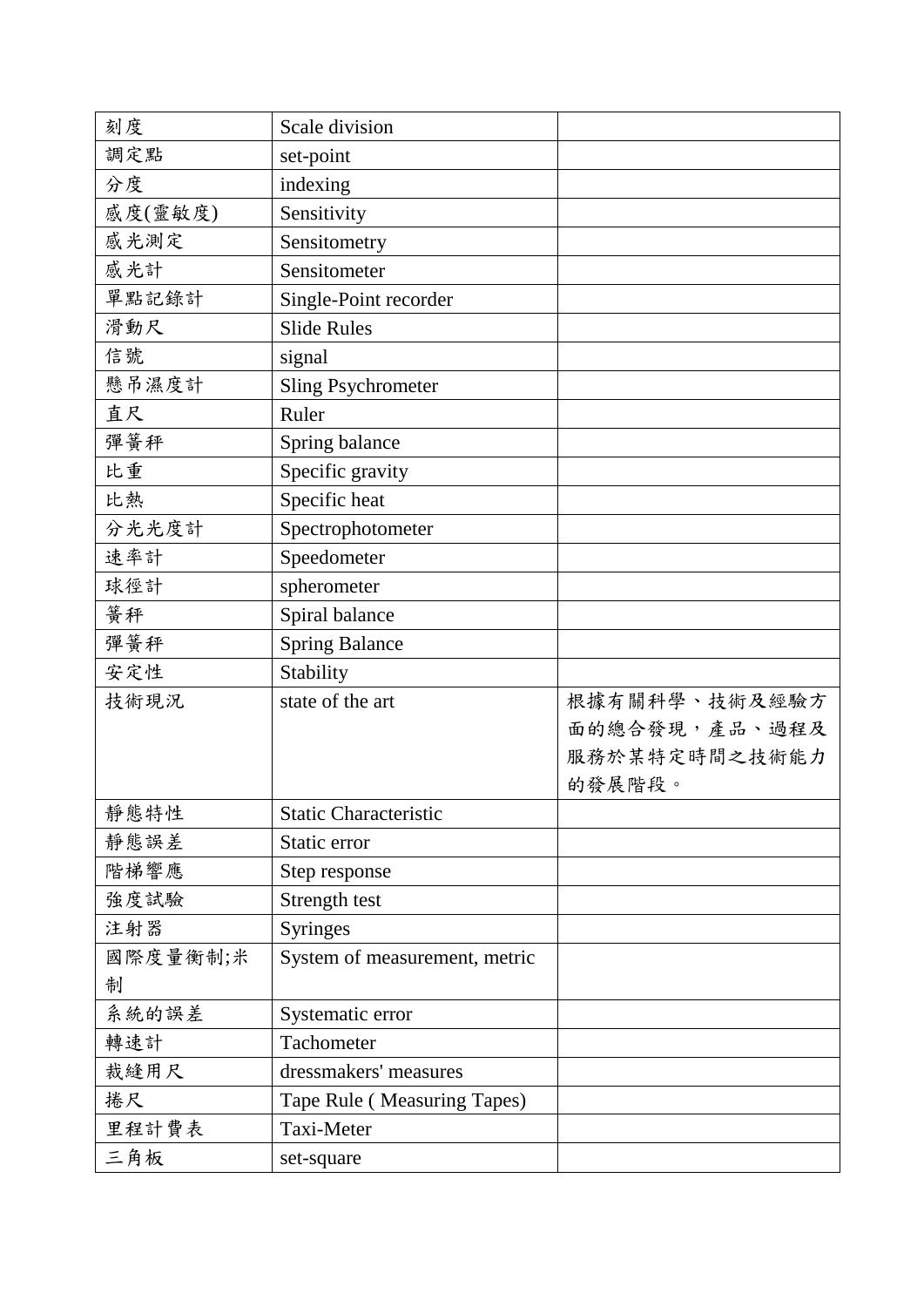| 溫度控制     | <b>Temperature Control</b> |  |
|----------|----------------------------|--|
| 試驗報告     | Test report                |  |
| 試樣       | <b>Test Sample</b>         |  |
| 熱式流量計    | Thermal flowmeter          |  |
| 熱(電)偶    | Thermo-couple              |  |
| 熱電偶高溫計   | Thermocouple Pyrometer     |  |
| 溫度計      | Thermometers               |  |
| 厚度計      | <b>Thickness Gauge</b>     |  |
| 時間       | Time                       |  |
| 容許度      | Tolerance                  |  |
| 噸        | Ton                        |  |
| 扭秤       | <b>Torsion balance</b>     |  |
| 可追溯性     | traceability               |  |
| 地秤       | <b>Truck Scale</b>         |  |
| 真值       | <b>True Value</b>          |  |
| 丁字尺      | T - squares                |  |
| 擾流       | Turbulent flow             |  |
| 型式認證     | type approval              |  |
| 單位       | unit                       |  |
| 度量衡單位    | units of measurement       |  |
| U形管液體氣壓計 | U-tube manometer           |  |
| 真空計      | Vacuum Gauge               |  |
| 閖        | Valves                     |  |
| 可變截面流量計  | Variable area flowmeter    |  |
| 分散       | Variance                   |  |
| 速度       | Velocity                   |  |
| 速度計      | Velocity Meter             |  |
| 文氏管      | Venturi tube               |  |
| 檢定       | verification               |  |
| 游標;遊標尺   | Vernier                    |  |
| 測徑尺      | <b>Vernier Calipers</b>    |  |
| 電壓       | Voltage                    |  |
| 伏特計      | Voltmeter                  |  |
| 伏特歐姆計    | Volt-ohmmeter              |  |
| 水錶       | Water Meter                |  |
| 瓦特       | Watt                       |  |
| 瓦特計      | Watt Meter                 |  |